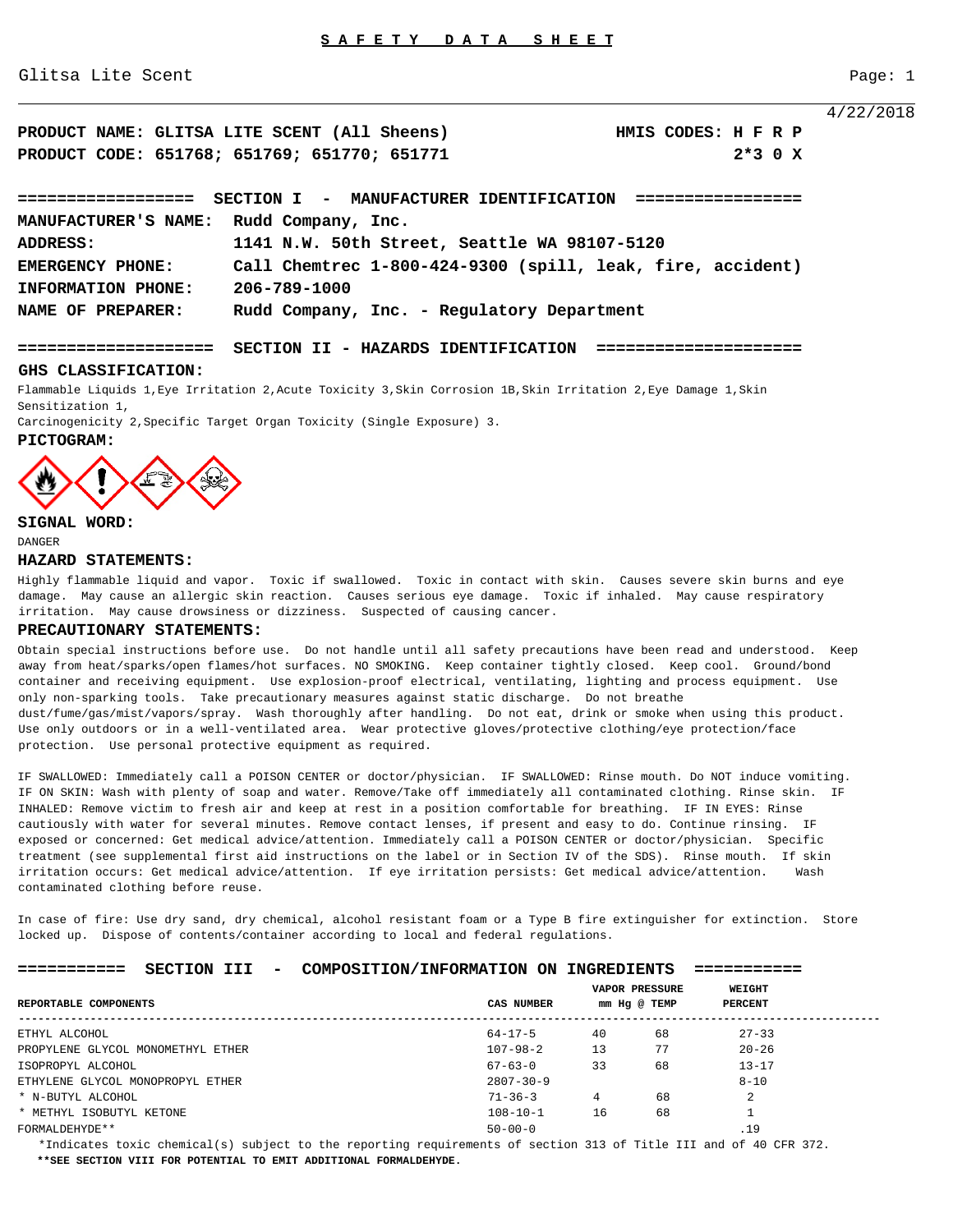# 4/22/2018

# **======================= SECTION IV - FIRST AID MEASURES ========================**

### **GENERAL ADVICE:**

Have Material Safety Data Sheet available when calling Poison Control Center (1-800-222-1222) or physician; or when going to the emergency room.

# **IF INHALED:**

Remove from exposure to fresh air. If breathing is difficult, give oxygen. If breathing has stopped, give artificial respiration. Keep person warm and quiet. Get medical attention immediately.

# **IN CASE OF SKIN CONTACT:**

Immediately wash with soap and water. Remove contaminated clothing and shoes. Wash or clean thoroughly before reuse. Get medical attention if irritation persists.

## **IN CASE OF EYE CONTACT:**

Immediately flush with plenty of water for 15 minutes, while lifting upper and lower eyelids. Get medical attention. **IF SWALLOWED:**

DO NOT induce vomiting. Call Poison Control Center (1-800-222-1222) or physician immediately. Note: Aspiration of solvents may result in chemical pneumonia.

# **================ SECTION V - FIREFIGHTING MEASURES ================== EXTINGUISHING MEDIA: FOAM, CO2, DRY CHEMICAL, WATER FOG**

# **SPECIAL FIREFIGHTING PROCEDURES:**

Evacuate all unnecessary personnel. Use full protective equipment, including self-contained breathing apparatus. Use water spray, preferably fog, to cool closed containers to prevent pressure build-up and possible explosion. Direct water stream is not recommended for oil base fires. Product may float and reignite on surface of water. Do not allow product or runoff from fire control to enter storm or sanitary sewers, lakes, rivers, streams or waterways.

# **UNUSUAL FIRE AND EXPLOSION HAZARDS:**

Explosive air-vapor mixtures may form which are dangerous when exposed to heat or flame. Vapors are heavier than air and may travel along the ground, or be moved by ventilation, and ignited by pilot lights, stoves, heaters, electric motors, sparks, flame, smoking, static discharge or other ignition sources even at locations distant from material handling site if inadequately ventilated. Free falling streams of liquid may cause static electricity build-up and create fire hazard.

**Hazardous combustion products: see SECTION X** 

# **================= SECTION VI - ACCIDENTAL RELEASE MEASURES ================= PERSONAL PRECAUTIONS, PROTECTIVE EQUIPMENT AND EMERGENCY PROCEDURES:**

Eliminate ignition sources and ventilate area. Evacuate all unnecessary personnel. Wear full protective equipment. Dike drains to prevent entering storm or sanitary sewers, rivers, streams or waterways. Contain spill and cover with inert absorbent material. Take up using non-sparking tools (aluminum, brass or copper) and place mixture into containers for disposal. Note: Some spills or releases may require special reporting to local, state or federal agencies. **For specific information: see SECTION VIII**

## **===================== SECTION VII - HANDLING AND STORAGE =======================**

**KEEP OUT OF REACH OF CHILDREN. FOR INDUSTRIAL USE ONLY!**

## **PRECATIONS FOR SAFE HANDLING:**

Keep liquid and vapors away from heat, sparks and flame. Turn off or remove all sources of ignition. Use proper methods of ventilation to prevent vapor build-up. Avoid contact with hot metal surfaces. When pouring large volumes, avoid free fall of liquids in excess of a few inches to prevent static charge build-up. Avoid breathing vapors and sanding or grinding dusts. Avoid contact with eyes and skin. Do not take internally. Use adequate methods of ventilation, respiratory and personal protective equipment. Do not reuse, weld, drill or heat empty containers which may contain explosive vapors. Follow label warnings until thoroughly cleaned or sent for disposal. Do not remove or deface label. Do not transfer to unlabeled container. Consult current OSHA guidelines for specific handling requirements when working with formaldehyde.

#### **CONDITIONS FOR SAFE STORAGE:**

Keep container closed when not in use and during transit. Do not store above 120 deg. F (50 deg. C). Keep in upright position and protect container from damage. When storing large quantities or when specified by local building or fire codes, store in buildings or areas designed and protected for storage of products with this flammability rating. Do not store where contact with incompatible material could occur, even during an accidental spill or release. To avoid spontaneous combustion, soak soiled oily rags and waste in water filled metal containers.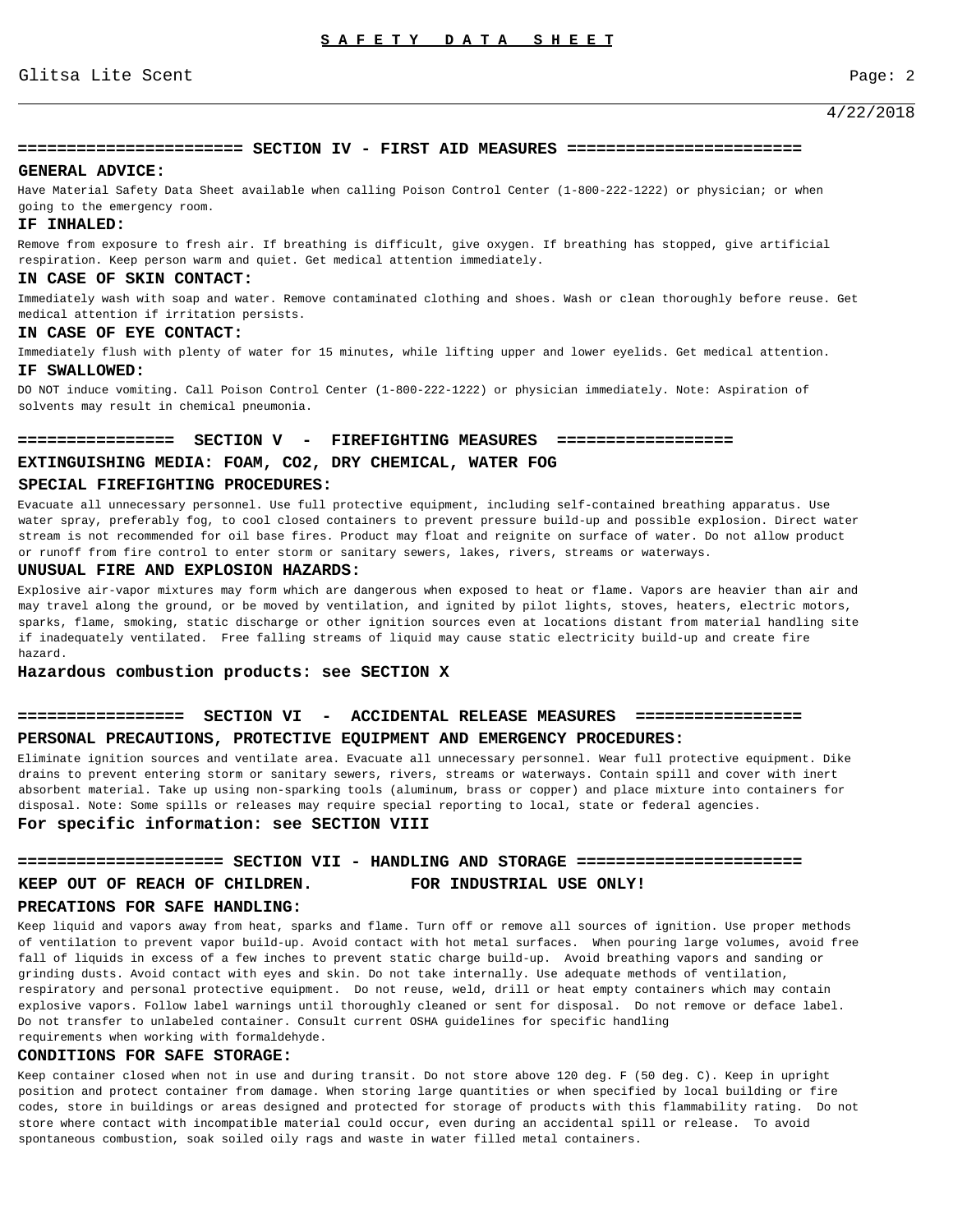4/22/2018

# **============ SECTION VIII - EXPOSURE CONTROLS/PERSONAL PROTECTION =============**

#### **COMPONENTS WITH WORKPLACE CONTROL PARAMETERS:**

ETHYL ALCOHOL: ACGIH TLV: 1000 ppm STEL OSHA PEL: 1000 ppm TWA ACGIH STEL: 1880 mg/m3 PROPYLENE GLYCOL MONOMETHYL ETHER: ACGIH TLV: 100 ppm OSHA PEL: Not Est. NIOSH RELs: 150 ppm STEL ISOPROPYL ALCOHOL: ACGIH TLV: 200 ppm OSHA PEL: 400 ppm ACGIH STEL: 400 ppm ETHYLENE GLYCOL MONOPROPYL ETHER: ACGIH TLV: Not Est. OSHA PEL: Not Est. DFG MAK: 20 ppm (skin) N-BUTYL ALCOHOL: ACGIH TLV: 20 ppm OSHA PEL: 100 ppm NIOSH: (skin) METHYL ISOBUTYL KETONE: ACGIH TLV: 20 ppm OSHA PEL: 100 ppm NIOSH RELs: 205 mg/m3 TWA FORMALDEHYDE: ACGIH TLV: 0.30 ppm (C) OSHA PEL: 0.75 ppm DFG MAKs: 0.37mg/m3 (C) This product contains a resin with the potential to emit additional formaldehyde during use. Exposure levels will vary

with jobsite conditions and controls, including ventilation, temperature and humidity. Before initial use, consult OSHA's formaldehyde standard (29 CFR 1910.1048).

## **RESPIRATORY PROTECTION:**

Ensure fresh air entry during application and drying. If you experience eye watering, headache or dizziness or if air monitoring demonstrates vapor/mist levels are above applicable limits, wear an appropriate, properly fitted respirator (NIOSH approved) during and after application. Follow respirator manufacturer's instructions for use.

#### **VENTILATION:**

USE ONLY WITH ADEQUATE VENTILATION. Provide the maximum ventilation jobsite conditions allow (including fans, open doors, windows or other appropriate means of ventilation), to prevent vapor build-up.

### **HAND PROTECTION:**

Wear impermeable gloves to prevent skin contact. Consult safety equipment supplier for specific recommendations of construction materials.

#### **EYE PROTECTION:**

Wear chemical goggles designed to protect eyes against vapors, liquid splash and mists unless full face-piece respirator is worn. Note: Contact lenses may contribute to the severity of an eye injury and should not be worn when working with chemicals.

# **OTHER PROTECTIVE CLOTHING OR EQUIPMENT:**

Wear protective clothing, including head-cap, to avoid skin contact with liquid or overspray.

# **APPROPRIATE ENGINEERING CONTROLS:**

Eye washes and safety showers are recommended in the workplace. Wash hands after using and before eating, drinking or using tobacco products. Thoroughly clean contaminated clothing and shoes before reuse. Periodically monitor exposure levels to hazardous ingredients listed in section II and review permissible limits.

|                                  | ============== SECTION IX -  PHYSICAL AND CHEMICAL PROPERTIES ============== |  |
|----------------------------------|------------------------------------------------------------------------------|--|
| BOILING RANGE: 172 - 301         |                                                                              |  |
| FLASH POINT: 53                  |                                                                              |  |
|                                  | FLAMMABLE LIMITS IN AIR BY VOLUME- LOWER: 1.3 UPPER: 19                      |  |
| MELTING POINT: -128.2 °F         |                                                                              |  |
| DENSITY:                         | $7.18-7.4$ lb/gl                                                             |  |
| RELATIVE DENSITY: No Data        |                                                                              |  |
|                                  | $V.O.C$ (Coating): $5.74-6.01$ lb/gl $688-721$ g/l                           |  |
|                                  | V.O.C (Material): $5.74-6.01 \text{ lb/gl}$ 688-721 g/l (Actual Emitted VOC) |  |
| LB HAP/LB SOLIDS 0.125-0.53      |                                                                              |  |
| LB VOC/LB SOLIDS 3.99-4.32       |                                                                              |  |
| SOLIDS % BY WEIGHT 18.77-20.03   |                                                                              |  |
| VAPOR DENSITY: Heavier than air. |                                                                              |  |
| VAPOR PRESSURE: See SECTION III  |                                                                              |  |
|                                  | EVAPORATION RATE: Moderate (compared to n-butyl acetate)                     |  |
| SOLUBILITY IN WATER:             | Moderate                                                                     |  |
|                                  | APPEARANCE AND ODOR: Translucent yellow liquid, solvent odor.                |  |
| VISCOSITY:                       | No Data                                                                      |  |
|                                  |                                                                              |  |
| ===================              | SECTION X - STABILITY AND REACTIVITY                                         |  |
| PFACTTVTTTTV                     |                                                                              |  |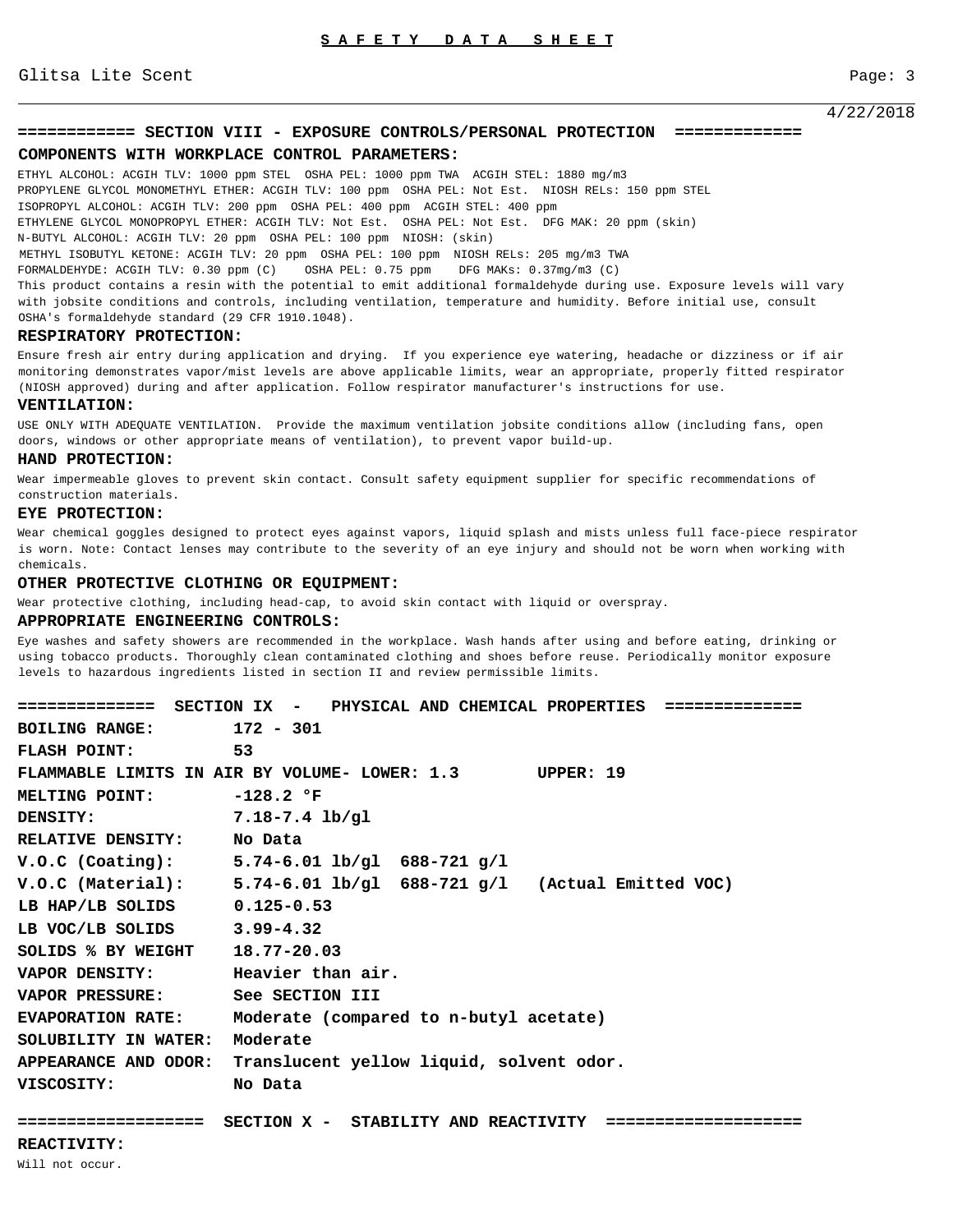Glitsa Lite Scent Page: 4

# 4/22/2018

# **STABILITY:**

Stable

**POSSIBILITY OF HAZARDOUS REACTIONS:** Not Applicable **CONDITIONS TO AVOID:** High temperature and humidity, ignition sources and vapor build-up. **INCOMPATIBILITY (MATERIALS TO AVOID):** Strong Oxidizing agents Acids Alkalis Halogen Compounds Mineral Acids Bases **HAZARDOUS DECOMPOSITION OR BYPRODUCTS:**

Carbon Monoxide Carbon Dioxide Hydrocarbons Methanol Formaldehyde

### **=================== SECTION XI - TOXICOLOGICAL INFORMATION ====================**

# **ACUTE TOXICITY:**

ETHYLENE GLYCOL MONOPROPYL ETHER: LD50 Oral - Rat - male - 3,089 mg/kg LC50 Inhalation - Mouse - 7 h - 1530 ppm LD50 Dermal - Rabbit - male - 1,337 mg/kg ETHYL ALCOHOL: LD50 Oral - Rat - 7060 mg/kg LD50 Dermal -  $15,800$  mg/kg LC50 Inhalation - Rat - 39  $g/m3$ FORMALDEHYDE: LC50 Inhalation: 588 mg/m3 (474 ppm) 4h Rats ISOPROPYL ALCOHOL: LD50 Oral - 5045 mg/kg METHYL ISOBUTYL KETONE: LD50 Oral - Rat - 2,080 mg/kg LD50 Dermal - 12800 mg/kg LC50 Inhalation - Rat - 4 h - 8.2 - 16.4 mg/m3 LD50 Dermal - Rabbit -  $> 16,000$  mg/kg N-BUTYL ALCOHOL: LD50 Oral - Rat - 790 mg/kg LC50 Inhalation - Rat -  $4 h - 8000$  ppm LD50 Dermal - Rabbit - 3,400 mg/kg

# **PRIMARY ROUTE(S) OF EXPOSURE: Inhalation, skin contact, ingestion.**

# **INHALATION:**

Vapors and mists may cause severe irritation to nose, throat and lungs (burning, stinging, coughing). May cause headache, dizziness, nausea, weakness, shortness of breath and loss of coordination. Intentional misuse by deliberately concentrating and inhaling the contents may be harmful or fatal. Exposure to extremely high vapor concentrations may cause unconsciousness and asphyxiation. Always wear a NIOSH approved respirator with functioning organic vapor cartridges and provide adequate ventilation at the jobsite during and after application. If formaldehyde concentrations are unknown, use formaldehyde specific cartridges.

#### **EYE CONTACT:**

Contact with liquid or vapors causes severe irritation (redness, watering, itching, stinging, blurred vision) and possible cornea damage.

#### **SKIN CONTACT:**

May cause sensitization and allergic skin reaction (contact dermatitis). Contact may cause severe irritation (dryness, itching, cracking, rash and swelling) and possible burns.

### **SKIN ABSORPTION:**

May be absorbed through the skin in harmful amounts. Repeated and prolonged contact may have a cumulative effect. Symptoms may include headache, dizziness, nausea, weakness, loss of coordination.

#### **SWALLOWING:**

Causes nausea, vomiting, diarrhea and central nervous system depression (headache, dizziness, giddiness, nausea, loss of coordination).

## **CARCINOGENICITY:**

Formaldehyde is classified as a known human carcinogen by the International Agency of Research on Cancer (IARC). In chronic inhalation studies, exposure to high concentrations caused nasal cancer in laboratory rats. Risk of cancer depends on level and duration of unprotected exposure. Always wear a NIOSH approved respirator with functioning organic vapor cartridges and provide adequate ventilation at the jobsite during and after application. If formaldehyde concentrations are unknown, use formaldehyde specific cartridges. Before initial use, consult OSHA's formaldehyde standard (29 CFR 1910.1048). Also consult section VIII of this MSDS. Risk of cancer depends on level and duration of exposure.

# **NTP CARCINOGEN: Yes IARC MONOGRAPHS: Yes OSHA REGULATED: Yes MEDICAL CONDITIONS POSSIBLY AGGRIVATED BY EXPOSURE:**

Respiratory tract irritation, nausea, eye disorders, skin disorders, sensitization to chemical substances.